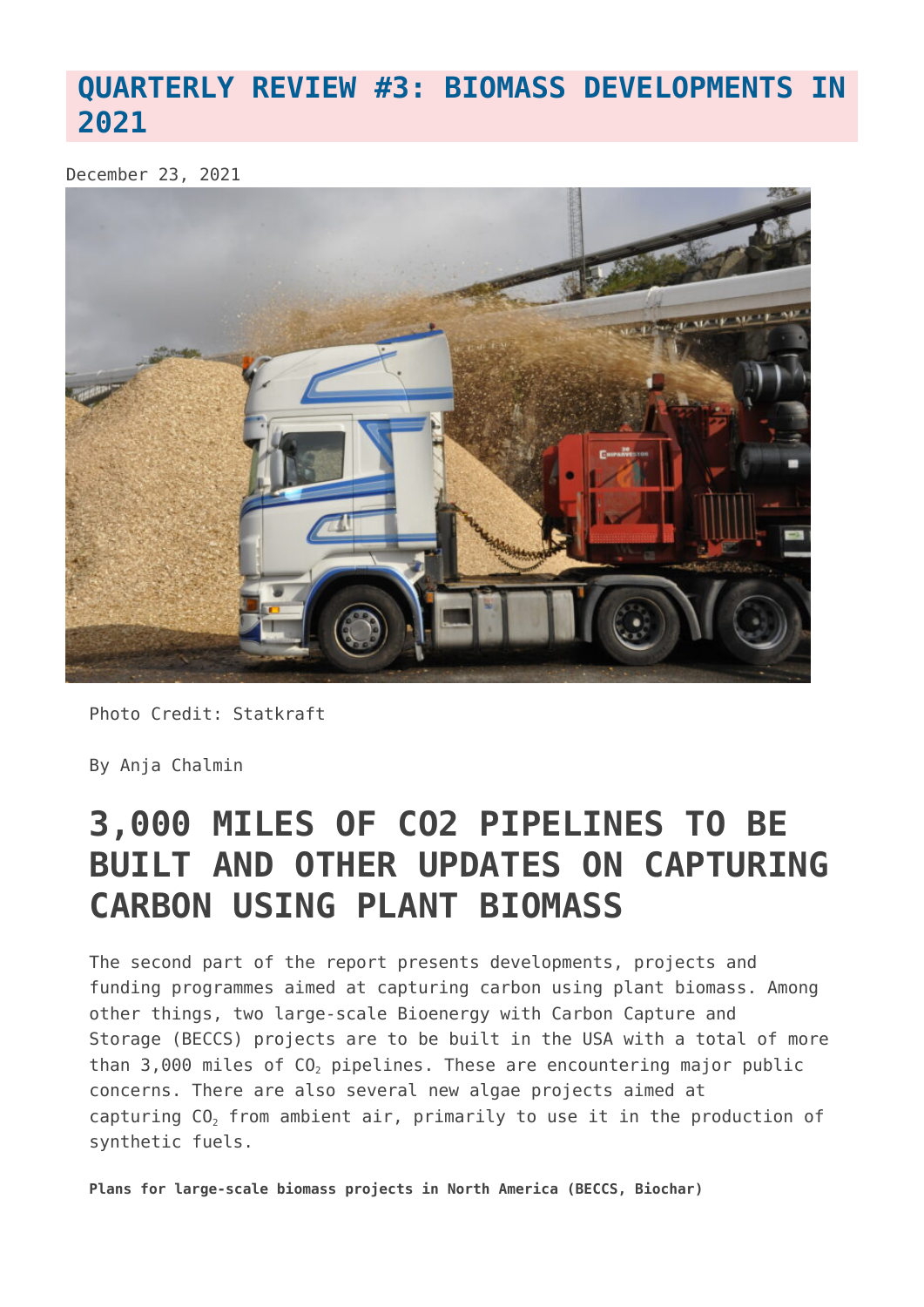In 2021, Navigator CO2 Ventures, BlackRock Global Energy & Power Infrastructure Fund and Valero Energy Corporation announced the [Heartland Greenway project.](https://map.geoengineeringmonitor.org/ggr/heartland-greenway) The project involves the construction of a 1,300 miles pipeline network to pump captured and liquefied  $CO<sub>2</sub>$  from approximately 20 ethanol plants to central Illinois for underground injection. The project is to be conducted in Illinois, Iowa, Minnesota, Nebraska and South Dakota. Each of the participating ethanol plants will install a  $CO<sub>2</sub>$  capture device, liquefy the captured  $CO<sub>2</sub>$ , and receive a pipeline connection leading to the main pipeline. The project also envisions partnerships with other  $CO<sub>2</sub>$ -producing industries, plans to capture about 15 million tonnes of CO<sub>2</sub> annually and is scheduled to be operational in 2025. The captured and liquefied  $CO<sub>2</sub>$  will be injected into the [Mt. Simon sandstone formation](https://map.geoengineeringmonitor.org/ggr/heartland-greenway-mt-simon-storage-site) in central Illinois. The expected cost of the BECCS project is estimated at US\$ 2 billion.

[Summit Carbon Solutions'](https://map.geoengineeringmonitor.org/ggr/summit-carbon-solutions) BECCS plans were also announced in 2021. Summit Carbon Solutions was founded by Summit Agricultural Group and is based in Ames, Iowa. The proposed BECCS project is called the "Midwest Carbon Express" and involves the construction of a 2,000-mile pipeline network that will pump captured and liquefied CO<sub>2</sub> from about 30 ethanol plants to North Dakota for underground injection. Each of the ethanol plants will install a  $CO<sub>2</sub>$  capture device, liquefy the captured  $CO<sub>2</sub>$  and receive a pipeline connection leading to the main pipeline. Summit Carbon Solutions will own the pipeline and capture equipment at all plants. In November 2021, Summit Carbon Solutions partnered with more than [30 ethanol plants](https://www.summitcarbonsolutions.com/our-partners) in five states. The BECCS project aims to start construction in the second quarter of 2023 and plans to be operational in 2024. This BECCS project also envisages partnerships with other  $CO_{2}$ producing industries and aims to capture about 12 million tonnes of  $CO<sub>2</sub>$ annually. The projected costs are US\$ 4.5 billion. Exactly where the captured CO<sub>2</sub> will be injected underground in North Dakota has not yet been disclosed, but there has been [speculation](https://www.biofuelsdigest.com/bdigest/2021/02/18/crushing-ethanols-co2-footprint-summit-carbon-launches-10mt-carbon-capture-green-plains-is-in/) that it will be in the salt caves near Bismarck, North Dakota. In addition to North Dakota, the planned 2,000-mile pipeline network will span the following states – Iowa, Nebraska, Minnesota, and South Dakota.

On its [project website](https://www.summitcarbonsolutions.com/tribalengagement), Summit Carbon Solutions describes environmental and health benefits generated by the project in the FAQ section. The project does not mention any possible risks associated with the transport and storage of  $CO<sub>2</sub>$ . This description of the project is incomplete, because the transport and storage of  $CO<sub>2</sub>$  is very much associated with risks. For this reason, [initiatives](https://boldnebraska.org/know-your-rights-landowners-interstate-carbon-pipelines/) are being formed to provide information on the *"numerous safety hazard, environmental, and land use issues"*. For example, in Iowa the following concerns exis[t\[1\]](#page--1-0):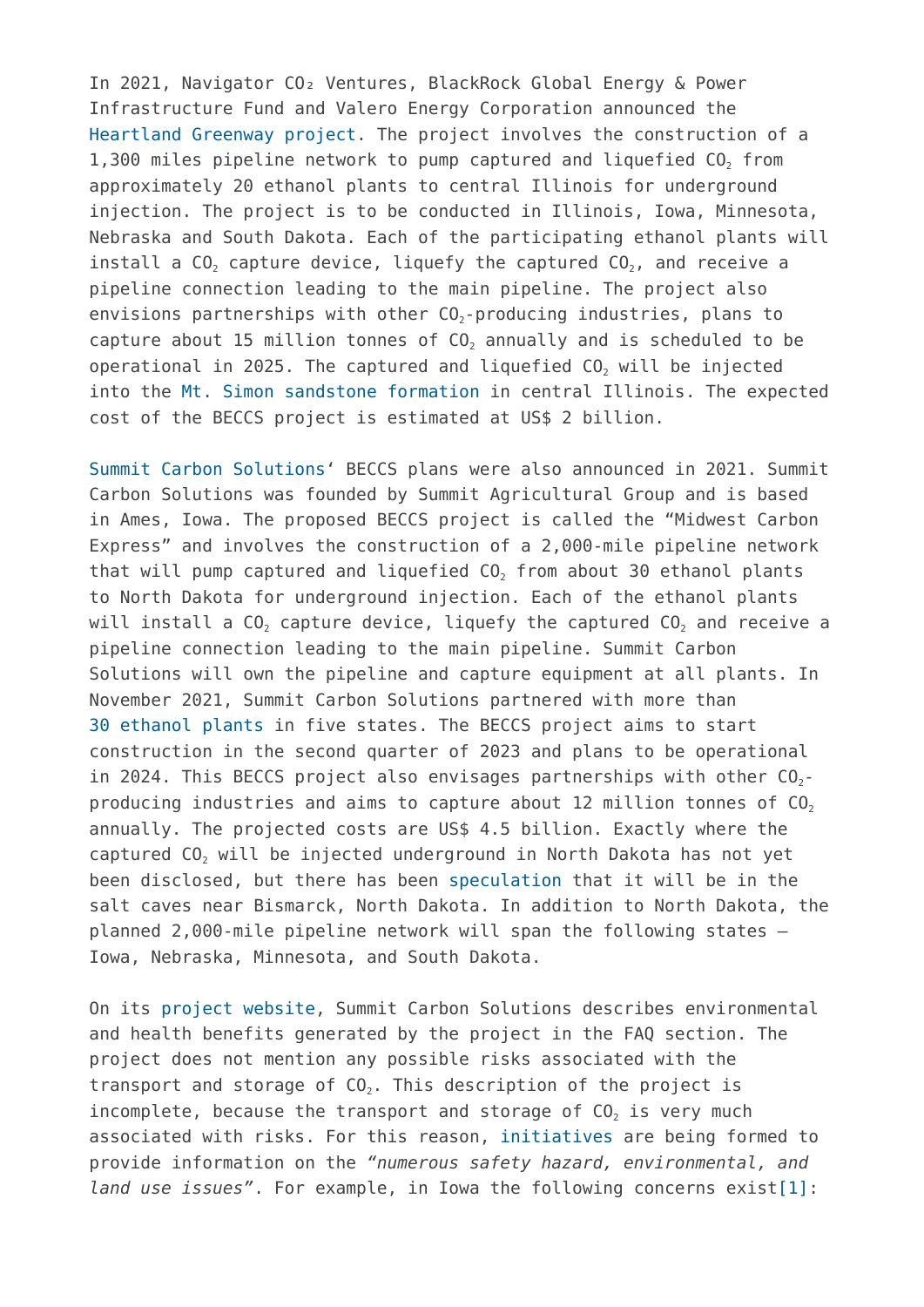- Safety and environmental concerns, e.g., leaks in pipelines and leakage of  $CO<sub>2</sub>$ , such as a recent leak in a pipeline in Mississippi that required the evacuation of hundreds of people and even caused some to foam at the mouth.
- After the construction of the Dakota Access Pipeline in 2016/17, there are still negative impacts on agricultural yields and farmland because the construction of the pipeline destroyed the natural soil structure. There are fears that these problems will be repeated when the new pipelines are built. Summit Carbon Solutions has announced compensation for any soil damage, but only for the first three years, but the impact on the affected soil is likely to last longer.
- Since the construction of the Dakota Access Pipeline, which also runs through Iowa, the land along the pipeline has lost value.
- There are fears that farmers and landowners who do not agree to the construction of the pipeline will be expropriated. According to Summit Carbon Solutions, there is the possibility of resorting to expropriation procedures in some places.
- During the construction phase, several thousand jobs will be created for a short period of time. In the long term, however, only a three-digit number of workers will benefit from the entire project, i.e., there will be no economic advantages for the region. By contrast, the project itself would [benefit](https://www.dtnpf.com/agriculture/web/ag/news/business-inputs/article/2021/10/19/ethanol-producers-see-carbon-boon) from extensive federal tax credits, known as Q45: Q45 would pay US\$ 50 per tonne for captured carbon that is permanently "stored".

There is also [criticism](https://dakotafreepress.com/2021/10/19/iowa-developers-share-co2-pipeline-map-announce-public-meetings-in-sd-oct-26-27/) of the participation processes, as Summit Carbon Solutions is obliged to hold information meetings in each affected region. Some of these took place during daytime hours, when it is difficult for working people to attend meetings, or during the main agricultural harvesting season.

Summit Carbon Solutions is trying to market its BECCS project positively, e.g., pointing to the 12 million tonnes of  $CO<sub>2</sub>$  that will be captured and "stored". But there are [critical voices](https://www.cfra.org/blog/midwest-carbon-dioxide-pipelines-what-we-know-and-questions-remain) here too, as the processes of capturing, transporting and storing  $CO<sub>2</sub>$ , as well as building the infrastructure, cause  $CO<sub>2</sub>$  emissions. There are also [critical reports](https://www.chronicletimes.com/story/2907981.html) about health risks associated with the transport of  $CO<sub>2</sub>$ . Furthermore, long-term underground storage of captured  $CO<sub>2</sub>$  cannot be [guaranteed,](https://www.geoengineeringmonitor.org/wp-content/uploads/2021/04/carbon-capture-and-storage.pdf) e.g., due to faulty construction, earthquakes or other underground movements.

There are [similar discussions](https://ocj.com/2021/08/pipelines-seek-to-hit-net-zero-ethanol/) and concerns over the Heartland Greenway Project.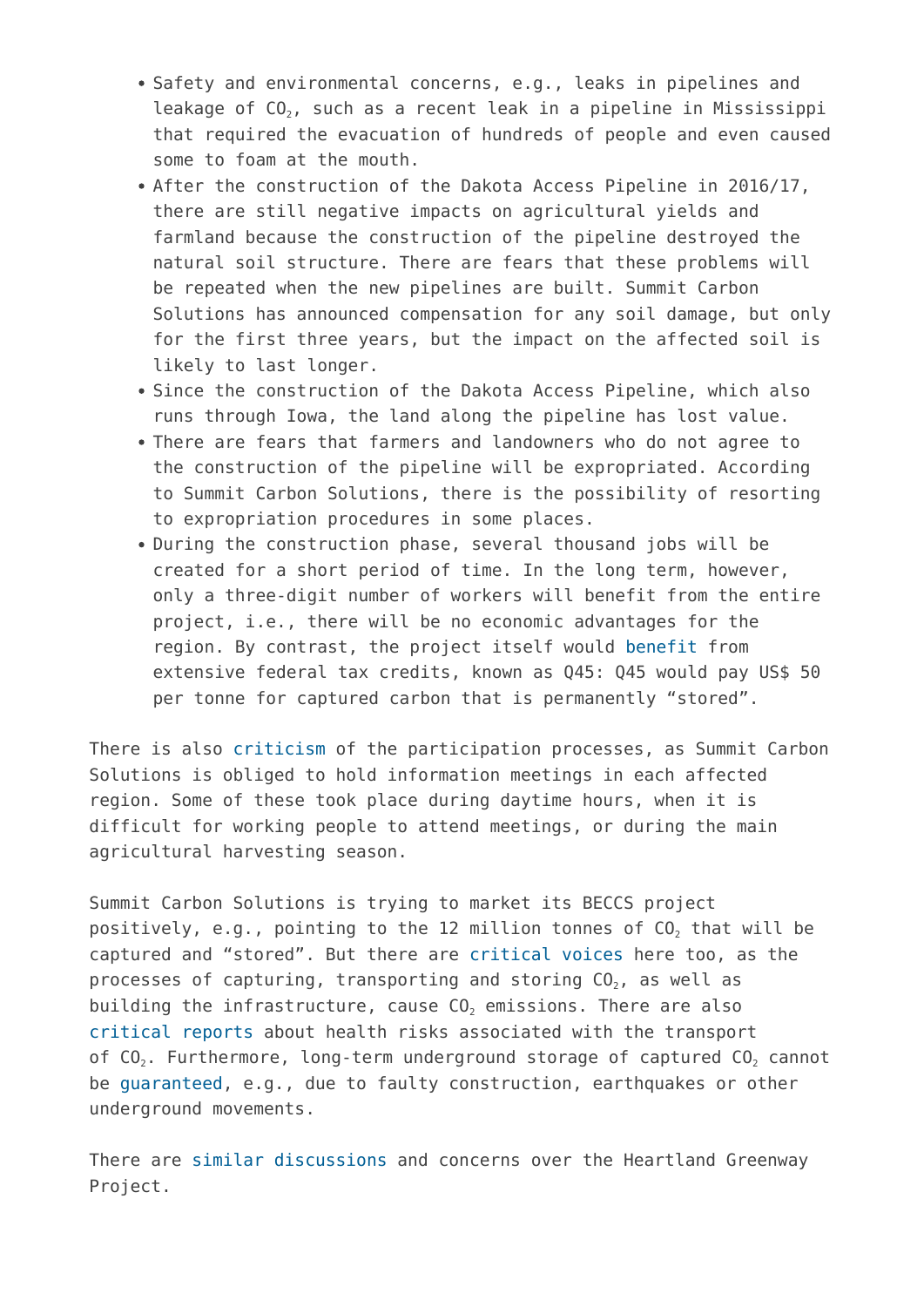A biomass project in the UK, the [Drax power station](https://map.geoengineeringmonitor.org/ggr/drax-project), also has implications for North America. The power plant converted four of its six units from burning coal to burning wood pellets, with about 80 % of the wood pellets coming from the US and Canada.

To manufacture these pellets, Drax invested in new biomass pellet plants in North America in 2021, bringing the total [number](https://www.drax.com/press_release/drax-completes-acquisition-of-pinnacle-renewable-energy-inc/) of Drax biomass pellet plants in North America to 17. In the same year, a strategic partnership was [formed w](https://www.drax.com/press_release/bechtel-and-drax-partner-to-explore-global-opportunities-for-new-build-beccs/)ith Bechtel to explore options and locations for the construction of new BECCS plants worldwide, including North America and Western Europe. For biomass use, Drax has received large sums of direct and indirect [government subsidies](https://ember-climate.org/commentary/2021/02/25/drax-biomass-subsidies/) for years, e.g., more than £1,000 in 2020.

This year, the European Academies Science Advisory Council [commented](https://easac.eu/media-room/press-releases/details/easac-welcomes-that-the-jrc-report-strengthens-the-case-for-shorter-payback-periods-on-woody-biomass/) on the use of woody biomass for energy production as follows: "*Such technology is not effective in mitigating climate change and may even increase the risk of dangerous climate change*". Current publications underline this opinion:

- the cultivation of bioenergy crops requires [nutrients](https://pubs.acs.org/doi/10.1021/acs.est.1c02238), which cause additional costs and greenhouse gas emissions
- BECCS can double both the global area and the population living under severe [water stress](https://www.nature.com/articles/s41467-021-21640-3) compared to today
- Large-scale deployment of [BECCS](https://www.geoengineeringmonitor.org/wp-content/uploads/2021/11/BECCS_Briefing.pdf) would come with large-scale adverse impacts on the climate, ecosystems and biodiversity, as well as profoundly negative social effects.

The San Francisco based [Charm Industrial](https://map.geoengineeringmonitor.org/ggr/charm-industrial) aims to capture and store  $CO<sub>2</sub>$ by converting biomass into biochar and oil in a pyrolysis process (~500°C, without oxygen) and by injecting the pyrolysis oil into geological reservoirs. Since late 2020, Charm Industrial has been injecting pyrolysis oil into geological formations, probably into a well in the Permian Basin. Exact information about the location and extent of the injections has not yet been disclosed. There are also no studies on the environmental footprint of the entire process, including pyrolysis, the origin, growth and handling of the biomass, as well as the handling of the pyrolysis oil such as transport and injection into geological reservoirs. There are also no studies on the long-term behaviour of the pyrolysis oil after injection into geological sites. In October 2021, Charm Industrial [notified](https://charmindustrial.com/blog/largest-permanent-carbon-removal-delivery-of-all-time) further "CO<sub>2</sub> deliveries", including to Microsoft, Stripe and Shopify.

Increased funding for algae-based  $CO<sub>2</sub>$ -capture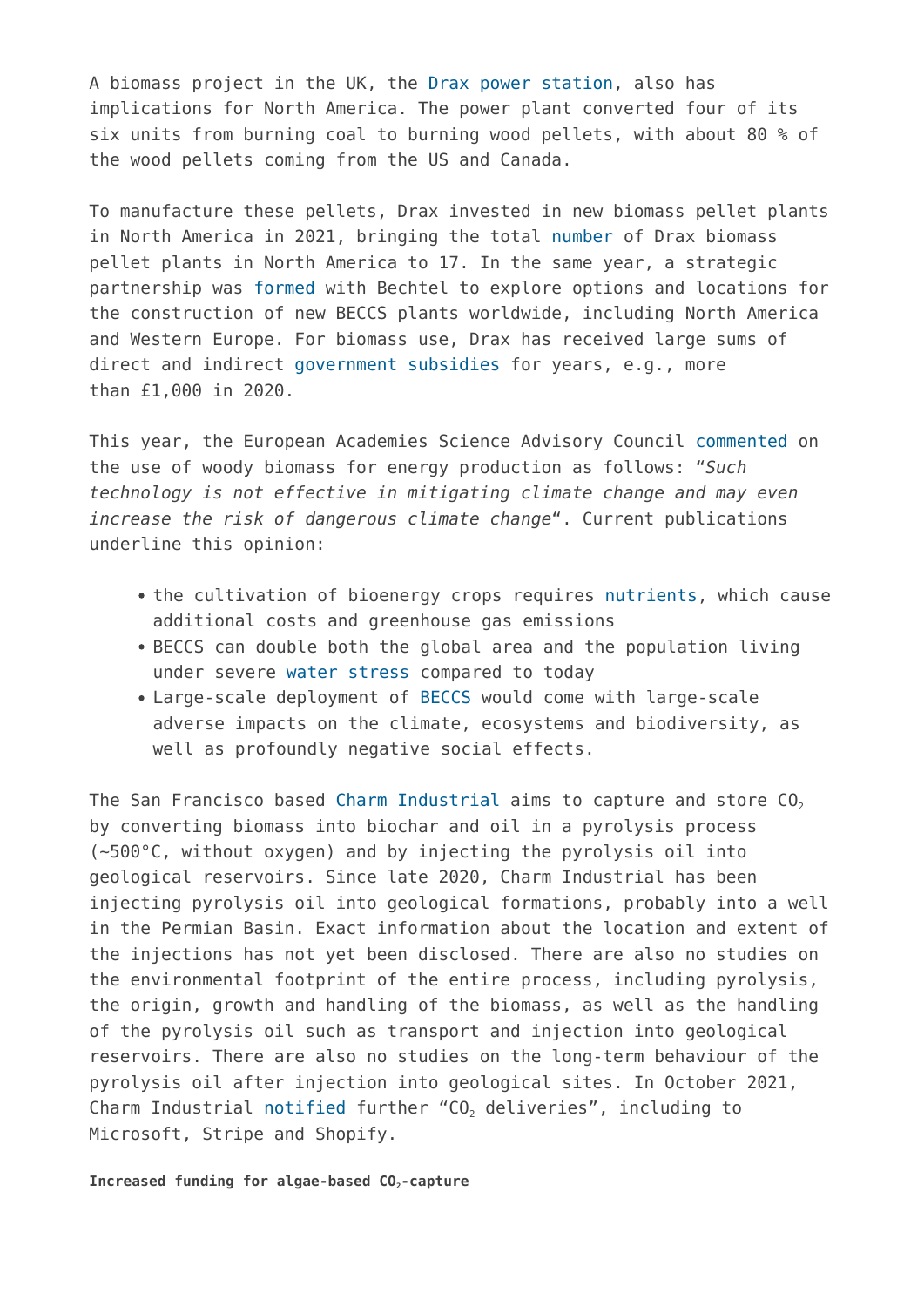Algae-based geoengineering projects aim to cultivate (micro-)algae to consume and "capture"  $CO<sub>2</sub>$ . The harvested algae are then used as a feedstock for the production of products such as biofuels. The problem with this geoengineering approach is that the  $CO<sub>2</sub>$  temporarily captured by the algae is released back into the atmosphere as soon as the biofuel is consumed. Therefore, this approach cannot store  $CO<sub>2</sub>$  permanently. Furthermore, the cultivation of the algae and the subsequent processing of the biomass produced consumes energy and can generate additional  $CO<sub>2</sub>$ .

The US-DOE has been funding algae-based  $CO<sub>2</sub>$  $CO<sub>2</sub>$  $CO<sub>2</sub>$  [capture projects](https://map.geoengineeringmonitor.org/other/us-doe-algae-funding-opportunity) since 2020. In August 2021, the Department [allocated](https://www.energy.gov/eere/bioenergy/articles/department-energy-announces-nearly-34-million-advance-waste-and-algae) new funding to study the combination of algae and CO<sub>2</sub> captured directly from the air under its *'Algae Productivity Exceeding Expectations*' (APEX) program. APEX aims to increase the productivity of algae per cultivation area, as a feedstock for the production of biofuels, chemicals, food, and feed. Here is a selection of the algae projects funded by the US-DOE:

- The project ["](https://www.energy.gov/sites/default/files/2021-07/2423-1539_Arizona_State_University_Topic_Area_2_Al_SummaryAbstract.pdf)*[Direct Air Capture Integration with Algae Carbon](https://www.energy.gov/sites/default/files/2021-07/2423-1539_Arizona_State_University_Topic_Area_2_Al_SummaryAbstract.pdf) [Biocatalysis](https://www.energy.gov/sites/default/files/2021-07/2423-1539_Arizona_State_University_Topic_Area_2_Al_SummaryAbstract.pdf)*[",](https://www.energy.gov/sites/default/files/2021-07/2423-1539_Arizona_State_University_Topic_Area_2_Al_SummaryAbstract.pdf) conducted at the Arizona State University in Tempe, Arizona, and funded with US\$ 3.2 million, aims to demonstrate the combination of outdoor algae cultivation with a direct air capture (DAC) technology.
- The project ["](https://www.energy.gov/sites/default/files/2021-07/2423-1544_University_of_Toledo_Topic_Area_2_Al_SummaryAbstract.pdf)*[Minimizing Organic Carbon Losses to Improve Net](https://www.energy.gov/sites/default/files/2021-07/2423-1544_University_of_Toledo_Topic_Area_2_Al_SummaryAbstract.pdf) [Productivity in Direct Air Capture Cultivation](https://www.energy.gov/sites/default/files/2021-07/2423-1544_University_of_Toledo_Topic_Area_2_Al_SummaryAbstract.pdf)*[",](https://www.energy.gov/sites/default/files/2021-07/2423-1544_University_of_Toledo_Topic_Area_2_Al_SummaryAbstract.pdf) conducted at the University of Toledo, Ohio, and funded with US\$ 3.2 million, aims to trial a mixed algal and bacterial community in combination with DAC technology. This combination is expected to increase biomass yields and render the biomass composition more suitable for biofuel production.
- The project ["](https://www.energy.gov/sites/default/files/2021-07/2423-1578_Global_Algae_Innovations_Inc_Topic_Area_2_Al_SummaryAbstract.pdf)*[Enhanced Algae Productivity in CO](https://www.energy.gov/sites/default/files/2021-07/2423-1578_Global_Algae_Innovations_Inc_Topic_Area_2_Al_SummaryAbstract.pdf)[2](https://www.energy.gov/sites/default/files/2021-07/2423-1578_Global_Algae_Innovations_Inc_Topic_Area_2_Al_SummaryAbstract.pdf) [Direct Air Capture](https://www.energy.gov/sites/default/files/2021-07/2423-1578_Global_Algae_Innovations_Inc_Topic_Area_2_Al_SummaryAbstract.pdf) [Cultivation"](https://www.energy.gov/sites/default/files/2021-07/2423-1578_Global_Algae_Innovations_Inc_Topic_Area_2_Al_SummaryAbstract.pdf)*, conducted at the [Global Algae Innovations Inc.](https://www.globalgae.com/about) production site in Lihue, Hawaii, and funded with US\$ 3.2 million, aims to produce algae-based biofuels and protein meal. In 2021, [Global Algae Innovations Inc](https://map.geoengineeringmonitor.org/other/global-algae-innovation) received an additional US\$ 4 million in funding from the US-DOE to increase production at its algae production operation in Shandon, California. The Shandon site is an algae cultivation facility with ~65 hectares of algae production area for the production of high oil content algae strains. The facility is expected to produce 0.05 million litres of biofuel per year. A new cultivation and harvesting system will be installed – the new technology is expected to have a costreducing effect on the biofuel price, which shall be demonstrated within a year.